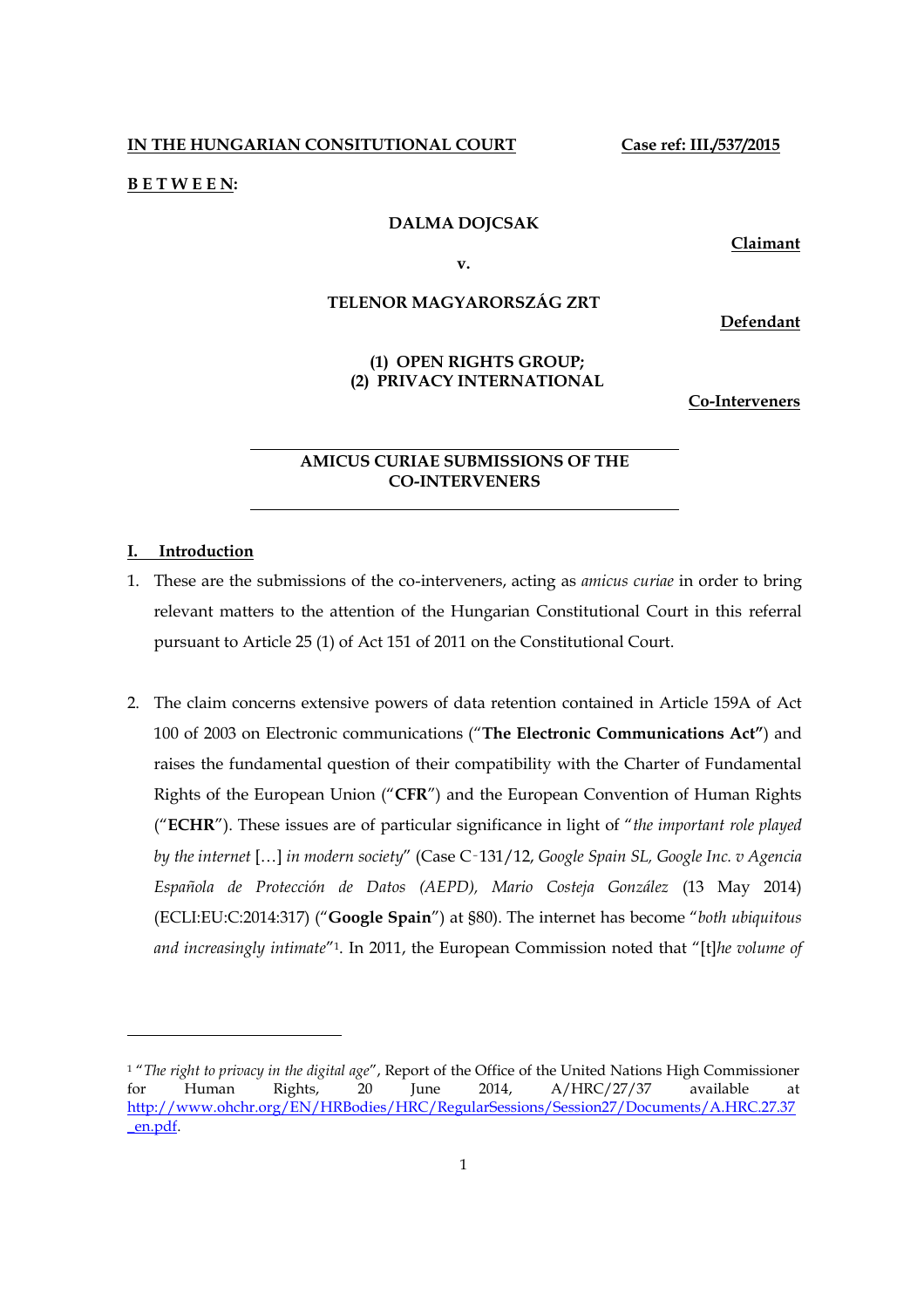*both telecommunications traffic and requests for access to traffic data is increasing*", with "*over 2 million data requests* […] *submitted each year*"2.

- 3. On 8 April 2014, by a judgment in Joined Cases C-293/12 and C-594/12 *Digital Rights Ireland and Seitlinger* (ECLI:EU:C:2014:238) ("*DRI*"), the Grand Chamber of the Court of Justice of the European Union (**"CJEU"**) concluded that the Data Retention Directive ("**DRD**")<sup>3</sup> involved a disproportionate interference with individual rights to privacy and data protection, as guaranteed by Articles 7 CFR and 8 ECHR (privacy) and Article 8 CFR (data protection). As a consequence it annulled the DRD, *ab initio*.
- 4. The Open Rights Group ("**ORG**") and Privacy International ("**PI**") (together "**the cointerveners**"), are leading non-governmental organisations which are active in the fields of privacy, in particular freedom of expression, privacy, innovation, consumer rights and creativity on the Internet. They support the claim. They respectfully submit that the relevant provisions are contrary to EU law and in particular, in breach of the Data Protection Directive 1995/46 ("**DPD**")<sup>4</sup> and the Directive on privacy and electronic communications 2002/58/EC ("PECD"),<sup>5</sup> which provide for directly effective rights<sup>6</sup> to erasure, anonymised data, non-identification of callers and prohibit the retention of location data. They also breach the rights of affected individuals under the CFR.
- 5. By this *amicus curiae* brief, the co-interveners draw the Court's attention to:

1

5.1. The substantial and carefully calibrated EU rules in the field of data retention and data protection more generally;

<sup>2</sup> "*Evaluation report on the Data Retention Directive (Directive 2006/24/EC)*" COM(2011) 224 final, Brussels, 18.4.2011, available at http://www.statewatch.org/news/2011/apr/eu-com-data-retentionreport-225-11.pdf.

<sup>3</sup> Directive 2006/24/EC of the European Parliament and of the Council of 15 March 2006 on the retention of data generated or processed in connection with the provision of publicly available electronic communications services or of public communications networks and amending Directive 2002/58/EC (OJ 2006 L 105, p. 54).

<sup>4</sup> Directive 95/46/EC of the European Parliament and of the Council of 24 October 1995 on the protection of individuals with regard to the processing of personal data and on the free movement of such data (Official Journal L.281, 23.11.1995 at pp.31-50).

<sup>5</sup> Directive 2002/58/EC of the European Parliament and of the Council of 12 July 2002 concerning the processing of personal data and the protection of privacy in the electronic communications sector (Official Journal L.201, 31.07.2002 at pp.37-47).

<sup>6</sup> See e.g. Joined Cases C-468/10 and C-469/10, *(ASNEF) v Administración del Estado*, [2011] ECR I-12181("*ASNEF***")** (ECLI:EU:C:2011:777) at §§50-55.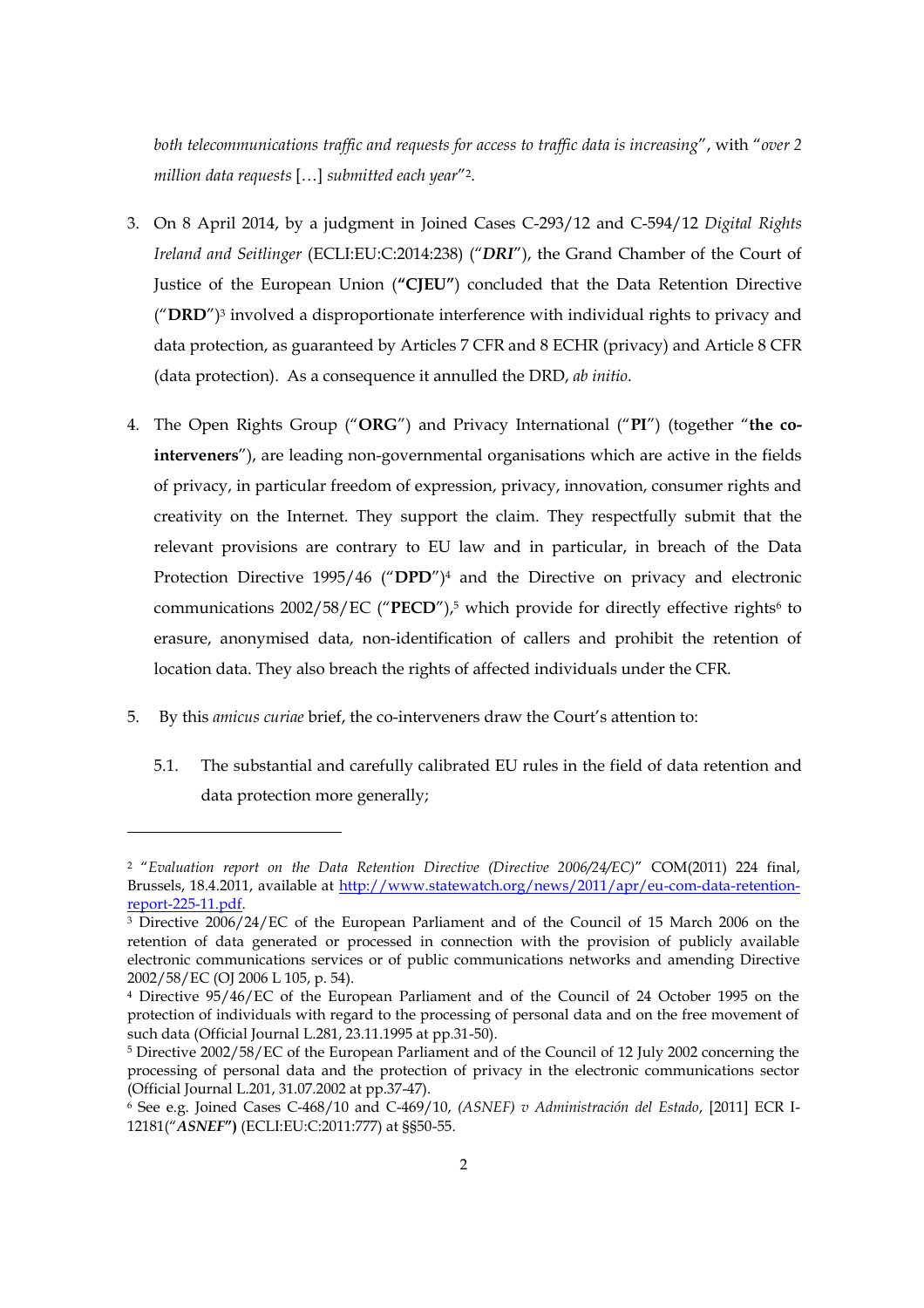- 5.2. The importance of the retention of 'communications data' or 'metadata' as well as the content of private communications;
- 5.3. The seriousness of data retention as an interference with the relevant CFR and ECHR rights; and
- 5.4. The need for effective remedies in national legal systems to address breaches of EU law, including in litigation between private parties.

# **II. The importance of the EU legal framework**

6. Data protection, including in the digital sector is subject to EU legislation that Member States are required to implement and to do so in a way that complies with fundamental rights as protected by the CFR and the ECHR. Domestic legislation governing data protection in the digital sector falls within the scope of and must comply with EU law.

### *The EU framework*

- 7. The DPD and the PECD both regulate the extent to and manner in which personal data can be processed. The DPD, which establishes the core requirements of the regime, is intended to: "*ensure a high level of protection of the fundamental rights and freedoms of natural persons, in particular their right to privacy, with respect to the processing of personal data*" (*Google Spain* at [66]).
- 8. The starting point in relation to such data is the PECD, which provides for EU-wide harmonisation of the level of protection to be afforded by national laws to the processing of personal data in the electronic communications and telecommunications sectors.7 Its provisions complement and particularise those provided in the DPD: Article 1 PECD. Crucially, the DPD and PECD were adopted because the Council of Ministers considered that "*the establishment and functioning of the internal market* [were] *liable to be seriously affected by differences in national rules applicable to the processing of personal data*", such that it was necessary to fully harmonise those rules, including those relating to retention and

<sup>7</sup> It amended and replaced Directive 97/66/EC of the European Parliament and of the Council of 15 December 1997 concerning the processing of personal data and the protection of privacy in the telecommunications sector, which also provided for a prohibition on retention and a right to erasure/anonymisation.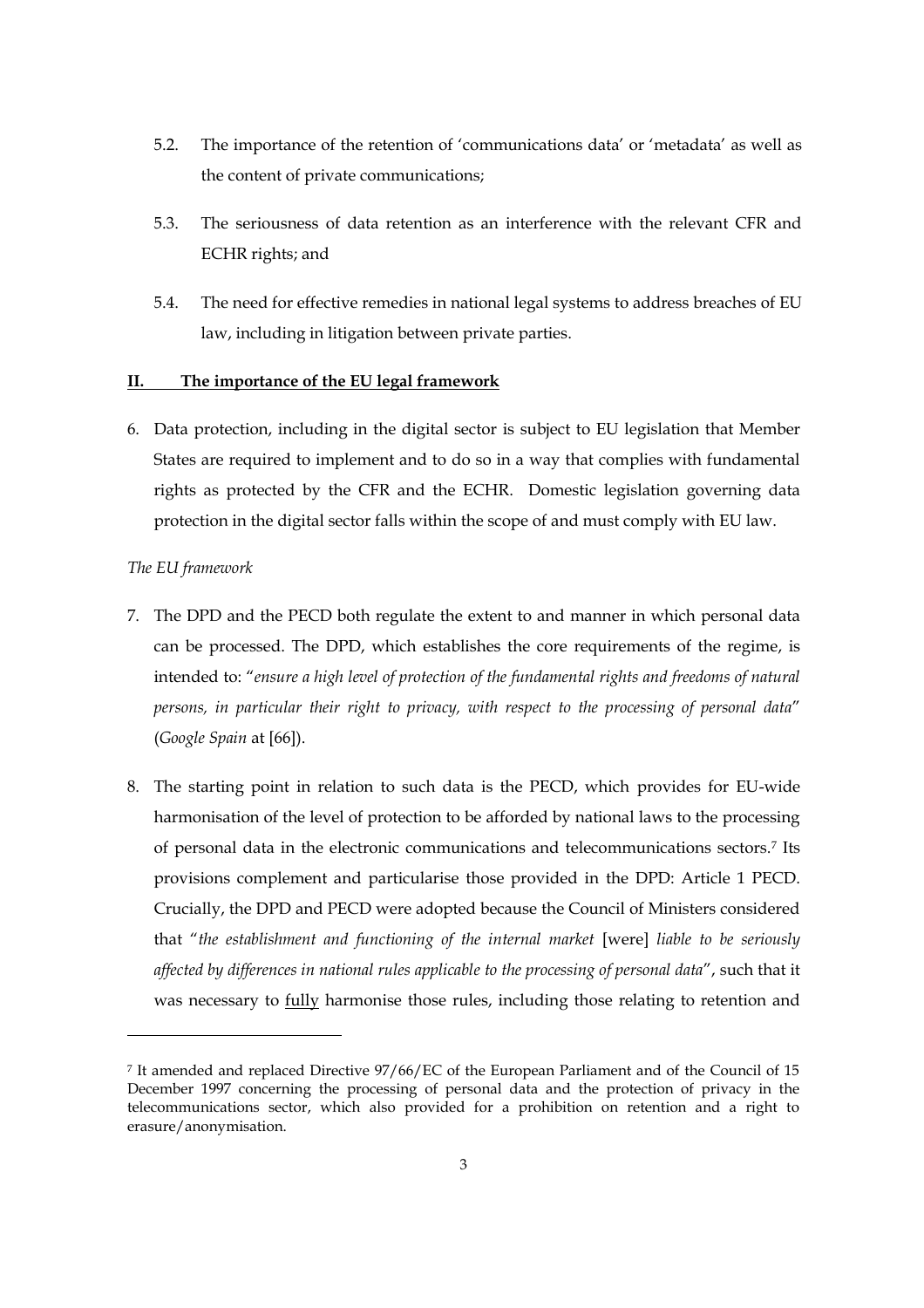storage of data, and to ensure a high level of protection for fundamental rights, most importantly, the right to privacy: see Recital 7 DPD, *ASNEF* (above) §§27-30; Case C‑101/01 *Lindqvist* [2003] ECR I‑12971 (ECLI:EU:C:2003:596), §§79 and 96.

- 9. The PECD provides a directly effective individual right to confidentiality, erasure and anonymity in respect of one's 'communications' or 'traffic data.'8 Indeed, it obliges Member States to:
	- 9.1. ensure the confidentiality of such data through the adoption of national legislation to prohibit 'storage' or 'other kinds of interception or surveillance' without the user's consent, save where legally authorised in accordance with Article 15(1): **Article 5(1)-(3) PECD** (see recital (3) of the DRD);
	- 9.2. require electronic communications providers to erase traffic data relating to subscribers and users or make it anonymous when it is no longer needed for the purpose of the transmission of the communication, save where it is necessary to retain the data for billing purposes and/or where legally authorised under Article 15(1): **Article 6 PECD** (recital (3) DRD);
	- 9.3. require service providers to offer the possibility of non-identification for callers (**Article 8 PECD**); and
	- 9.4. prohibit the processing (including retention), of location data unless that data is made anonymous or is processed with the user's consent and even then the user must "*continue to have the possibility, using simple means and free of charge, of temporarily refusing the processing of such data for each connection to the network or for each transmission of a communication*": **Article 9 PECD** (recital (3) DRD).
- 10. There was good reason for adopting those rights on an EU-wide basis. Data is not a 'national phenomenon': it travels across borders and ensures free commerce and free communication. It was for that reason that harmonisation of rules relating to its

<sup>8</sup> 'Traffic data' is defined in Article 2(b) PECD as data processed for the purpose of the conveyance of a communication on an electronic communications network or for the purposes of billing. 'Electronic communications network' is defined in Directive 2002/21 as a common regulatory framework for electronic communications, networks and services: see Article 2 PECD.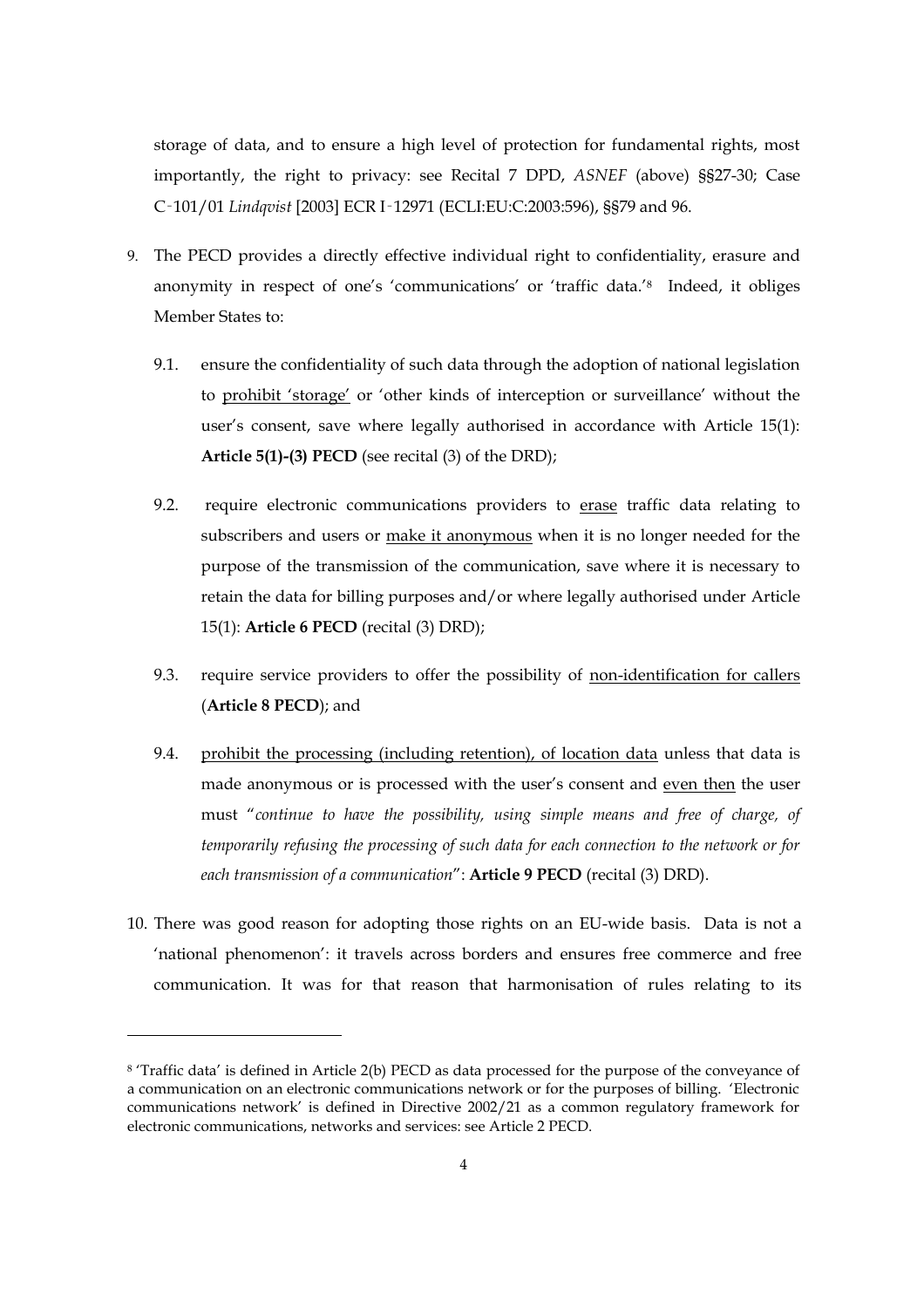processing was considered so important for the internal market. In the context of what is being considered in this case, a Hungarian resident may receive a call from a German resident, which will then form part of the Hungarian resident's data, that may (must) be retained. Or a Hungarian resident may search a German internet site or travel to France and send a SMS message. Again that data will be retained as 'his' data. However, the data relating to these communications are cross-border data; they give rise to rights not only for persons in Hungary but also for those outside Hungary. One person's data is also likely to be that of another. A German resident needs to be sure that when contacting a Hungarian resident, his data rights will be fully protected. This Court is obliged therefore to consider the legality of the relevant provisions on the basis of their inter-state effects; this is not a purely domestic matter.

11. Further, as the CJEU made clear in *DRI*, the DPD and PECD essentially concern three inter-related but distinct aspects of a retention regime: (a) the *retention* of data (including on a mass scale); (b) the *access* regime for such data; and (c) the *storage* and potential *transfer* of such data, including outside the EU. Whilst as explained below, the 'retention' on its own gives rise to very serious issues irrespective of the risk of access/disclosure, it is nevertheless necessary for the Court to consider retention in the light of the existing access/storage regimes.

#### *Derogations from the data protection principles*

 $\overline{a}$ 

12. By Article 15 of the PECD, Member States can exceptionally restrict the rights set out in Articles 5, 6, 8(1)-(4) and 9 when "*necessary, appropriate and proportionate* [...] *to safeguard national security (i.e State security), defence, public security, and the prevention, investigation, detection and prosecution of criminal offences or of unauthorised use of the electronic communications system, as referred to in Article 13(1) of Directive 95/46*". The Article 29 Working Party9, set up under Article 29 of the DPD as an independent European advisory body on data protection and privacy, stated in its Opinion 5/200210 (at p.3) that the:

> "..retention of traffic data for purposes of law enforcement should meet strict conditions under Article 15 (1): i.e. in each case only for a limited period and where necessary, appropriate and proportionate in a democratic society. Where

<sup>9</sup> Article 29 of the DPD provided for the establishment of this Working Group.

<sup>10</sup> Concerning the precursor to the DRD (Draft Council Framework Decision, Doc 8958/04), and available at http://ec.europa.eu/justice/policies/privacy/docs/wpdocs/2002/wp64\_en.pdf.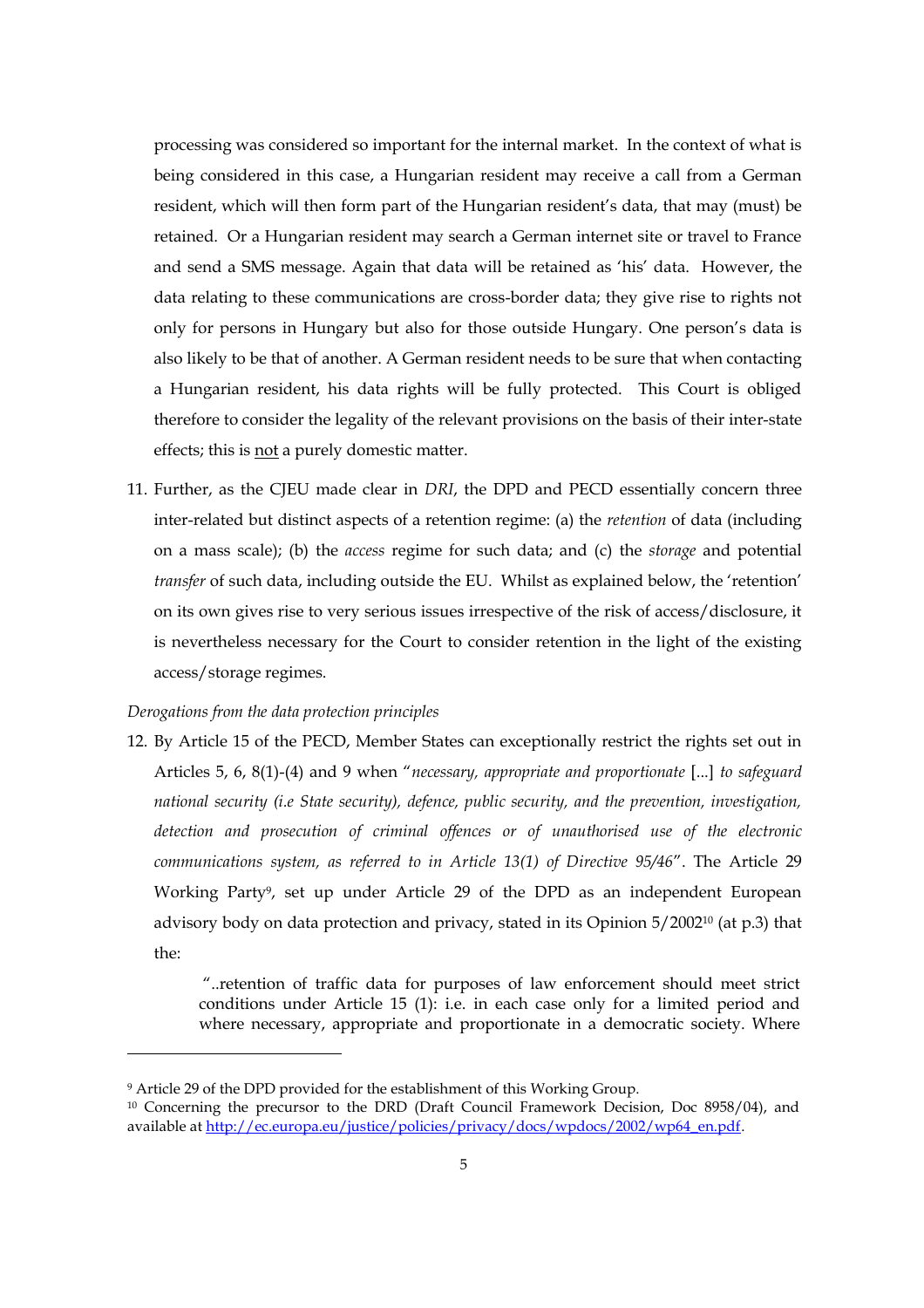traffic data are to be retained in specific cases, there must therefore be a demonstrable need, the period of retention must be as short as possible and the practice must be clearly regulated by law, in a way that provides sufficient safeguards against unlawful access and any other abuse. Systematic retention of all kinds of traffic data for a period of one year or more would be clearly disproportionate and therefore unacceptable in any case." (emphasis added)

- 13. That statement reflects the settled case-law of the CJEU that the protection of the fundamental right to privacy requires that derogations and limitations in relation to the protection of personal data can be adopted and applied only in so far as is strictly necessary: Case C‑473/12, *Institut professionnel des agents immobiliers (IPI) v Geoffrey Englebert*, (7 November 2013) (ECLI:EU:C:2013:715), §39, citing Case C‑73/07 *Satakunnan Markkinapörssi and Satamedia* [2008] ECR I‑9831 (ECLI:EU:C:2008:727), §56, and Joined Cases C‑92/09 and C‑93/09 *Volker und Markus Schecke and Eifert* [2010] ECR I‑11063 (ECLI:EU:C:2010:662), §§77 and 86.
- 14. Derogations from data protection rights under Article 13 of the DPD or Article 15 of the PECD can only be invoked by a Member State where it can establish that such exceptions are strictly necessary: see Case C‑275/06 *Promusicae* [2008] ECR I‑271 (ECLI:EU:C:2008:54) and *IPI* (cited above). Further, when invoked, any derogation must comply with the general principles of Union law, including those mentioned in Article 6(1) and (3) of the Treaty on European Union (TEU), which refer to respect for fundamental rights and freedoms laid down in the CFR and the ECHR. As the Court stated at paragraph 70 in *Promusicae*:

"...Member States must, when transposing the directives mentioned above, take care to rely on an interpretation of the directives which allows a fair balance to be struck between the various fundamental rights protected by the Community legal order. Further, when implementing the measures transposing those directives, the authorities and courts of the Member States must not only interpret their national law in a manner consistent with those directives but also make sure that they do not rely on an interpretation of them which would be in conflict with those fundamental rights or with the other general principles of Community law, such as the principle of proportionality (see, to that effect, Lindqvist, paragraph 87, and Case C‑305/05 Ordre des barreaux francophones et germanophone and Others [2007] ECR I‑0000, paragraph 28)." (emphasis added)

15. Accordingly, following the adoption of the PECD, there was necessarily disagreement between Member States as to whether the requirements of Article 13 DPD and 15 PECD could be met, that is, whether retention of communications data could be justified under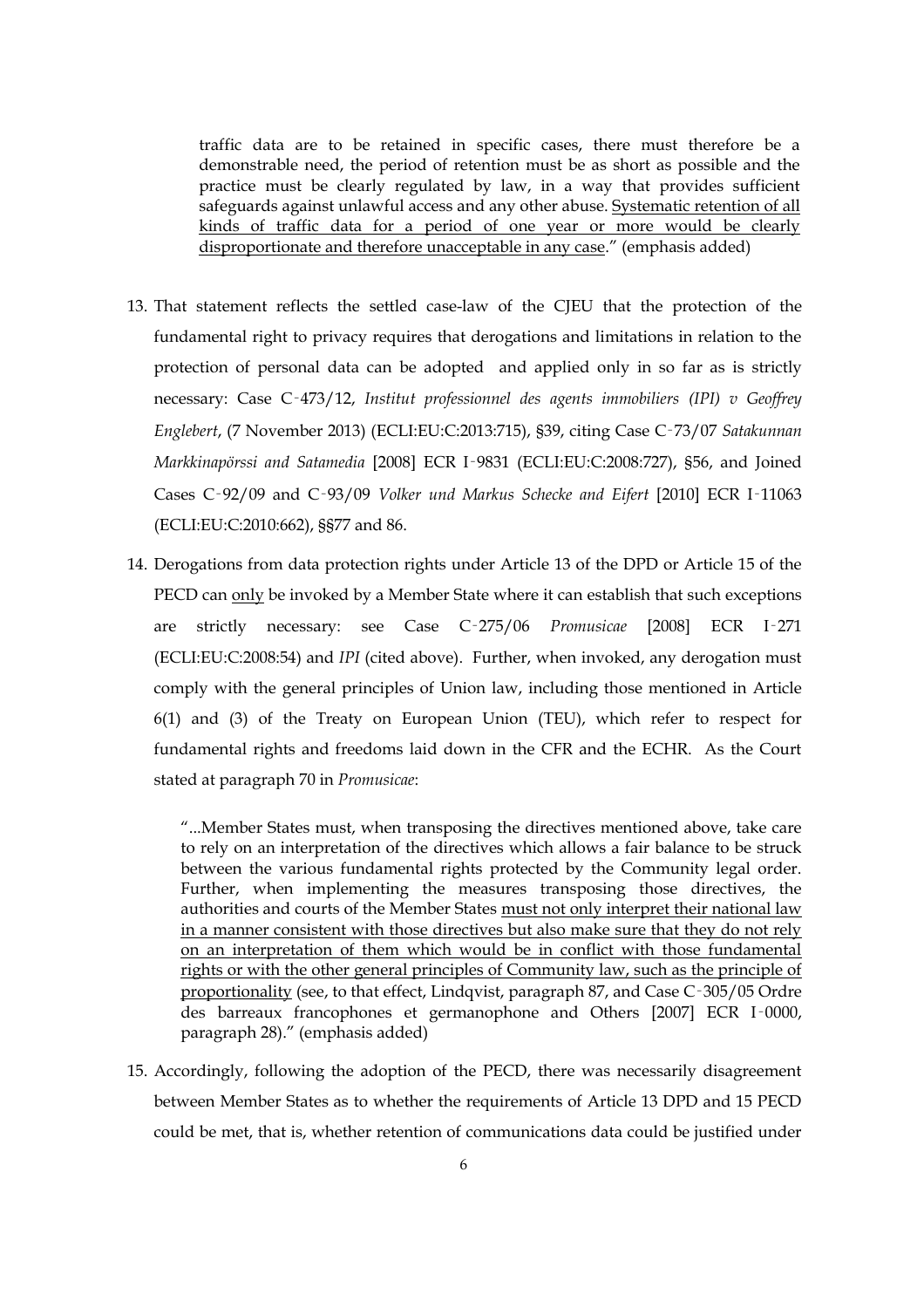those exceptional provisions. Accordingly, Member States adopted a further Directive, the DRD, as a means of requiring Member States to oblige communications providers to retain data and provide state access to it. The DRD did not purport to comply with the strict requirements of Article 15 of the PECD and indeed was specifically adopted to derogate from Articles 5, 6 and 9 of the PECD: (Article 3 DRD). Further it amended the PECD so as to disapply the strict exception requirements of Article 15 in relation to that data: Article 15(1a) PECD (Article 11 DRD). As AG Cruz Villalón stated in his opinion of 12 December 2013 in *DRI* it "*derogate*[d] *from the derogating rules which are laid down in Article 15(1) of* [the PECD]" (§39).

# *The CFR*

1

- 16. Article 51 of the CFR states that it is binding on States when they are "*implementing EU law*". This formulation is to be interpreted broadly and, in effect, means whenever a Member State is acting "*within the material scope of EU law*"11. The "*scope*" of EU law must also be understood widely12, and "*some of the points to be determined are whether that legislation is intended to implement a provision of EU law; the nature of that legislation and whether it pursues objectives other than those covered by EU law, even if it is capable of indirectly affecting EU law; and also whether there are specific rules of EU law on the matter or capable of affecting it*"13. The legislation at issue clearly falls within the scope of EU law in light of the DPD/PECD and the purpose of the Hungarian Act – to implement the DRD.
- 17. The CFR provides for two rights which are affected by legislation such as that under examination:

# "**Article 7**

# **Respect for private and family life**

Everyone has the right to respect for his or her private and family life, home and communications.

# **Article 8 Protection of personal data**

<sup>&</sup>lt;sup>11</sup> See the Explanations Relating to the Charter of Fundamental Rights (2007/C 303/02) OJ 2007 C303/17 ("the Explanations"), p.32.

<sup>12</sup> Case C-617/10 *Åklagaren v Hans Åkerberg Fransson* (26 Feb 2013) (ECLI:EU:C:2013:105), at §§25- 26.

<sup>13</sup> Case C‑206/13 *Cruciano Siragusa v Regione Sicilia – Soprintendenza Beni Culturali e Ambientali di Palermo* (ECLI:EU:C:2014:126) at §25.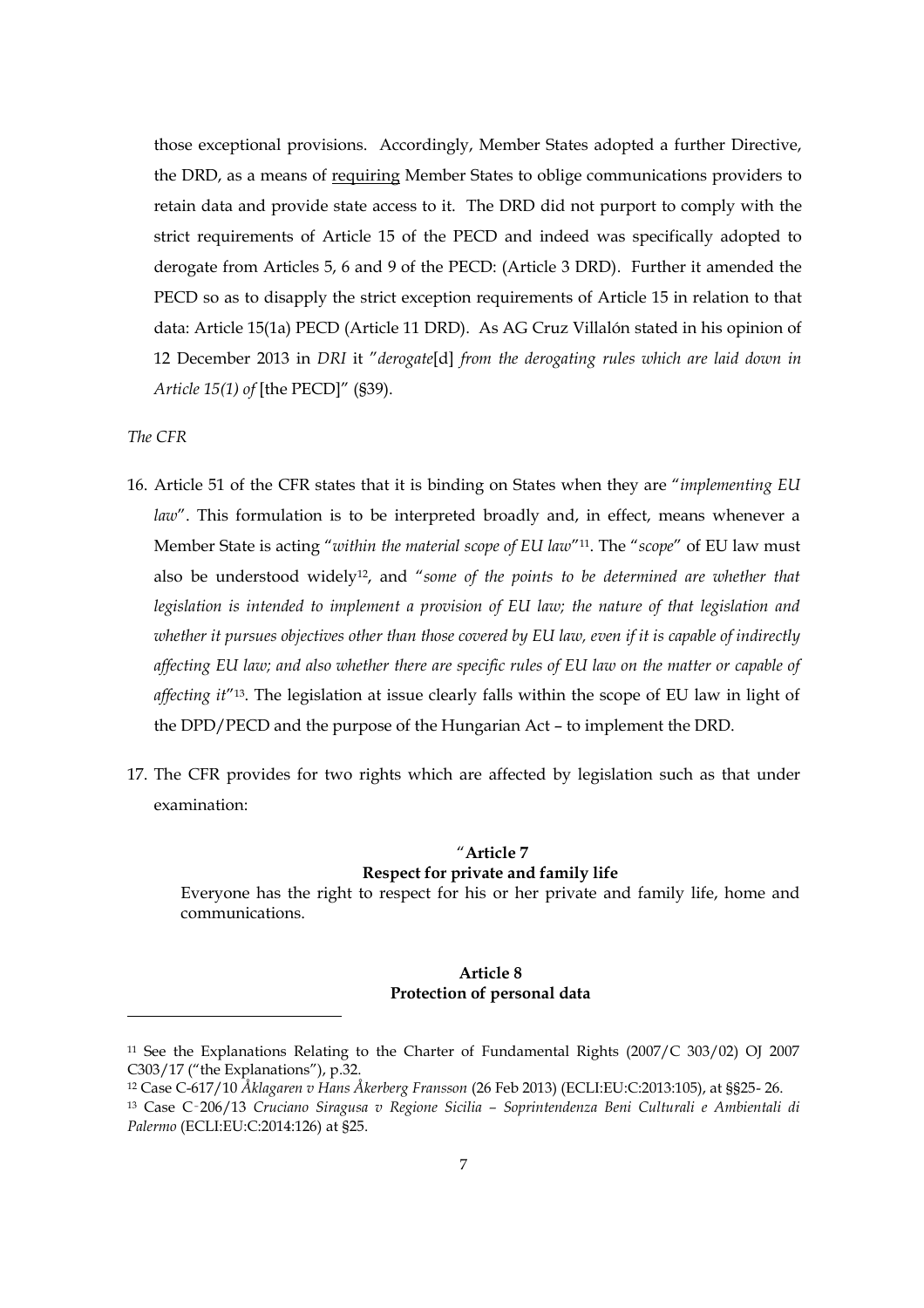1. Everyone has the right to the protection of personal data concerning him or her. 2. Such data must be processed fairly for specified purposes and on the basis of the consent of the person concerned or some other legitimate basis laid down by law. Everyone has the right of access to data which has been collected concerning him or her, and the right to have it rectified.

3. Compliance with these rules shall be subject to control by an independent authority."

18. As the Explanations14 set out (at p.20), Article 7 CFR corresponds to Article 8 ECHR, and Article 8 CFR corresponds closely to the rights protected under the DPD.

#### *Proportionality*

 $\overline{a}$ 

19. The co-interveners note that the claimant's submissions on the constitutionality of Article 159/A of the Electronic Communications Act, and the reasons given by the first instance judge for requesting the opinion of this Court on the lawfulness of that Article, emphasise the requirement for any interference with the fundamental rights protected by the Hungarian Fundamental Law to comply with the requirements of proportionality laid down in Article I(3) of the Hungarian Fundamental Law. The co-interveners emphasise that the requirements of proportionality in EU law and under the ECHR for any interference in fundamental rights and freedoms entail similar considerations. In particular, Article 52(1) CFR provides that "*Any limitation on the exercise of the rights and freedoms recognised by this Charter must be provided for by law and respect the essence of those rights and freedoms. Subject to the principle of proportionality, limitations may be made only if they are necessary and genuinely meet objectives of general interest recognised by the Union or the need to protect the rights and freedoms of others*." As the Explanation of Article 52(1) CFR states:

The wording [of Article 52(1)] is based on the case-law of the Court of Justice: '... it is well established in the case-law of the Court that restrictions may be imposed on the exercise of fundamental rights, in particular in the context of a common organisation of the market, provided that those restrictions in fact correspond to objectives of general interest pursued by the Community and do not constitute, with regard to the aim pursued, disproportionate and unreasonable interference undermining the very substance of those rights' (judgment of 13 April 2000, Case C-292/97, paragraph 45 of the grounds).

<sup>&</sup>lt;sup>14</sup> Article 6(1) TEU states that "The rights, freedoms and principles in the Charter shall be interpreted ...with due regard to the explanations referred to in the Charter, that set out the sources of those provisions."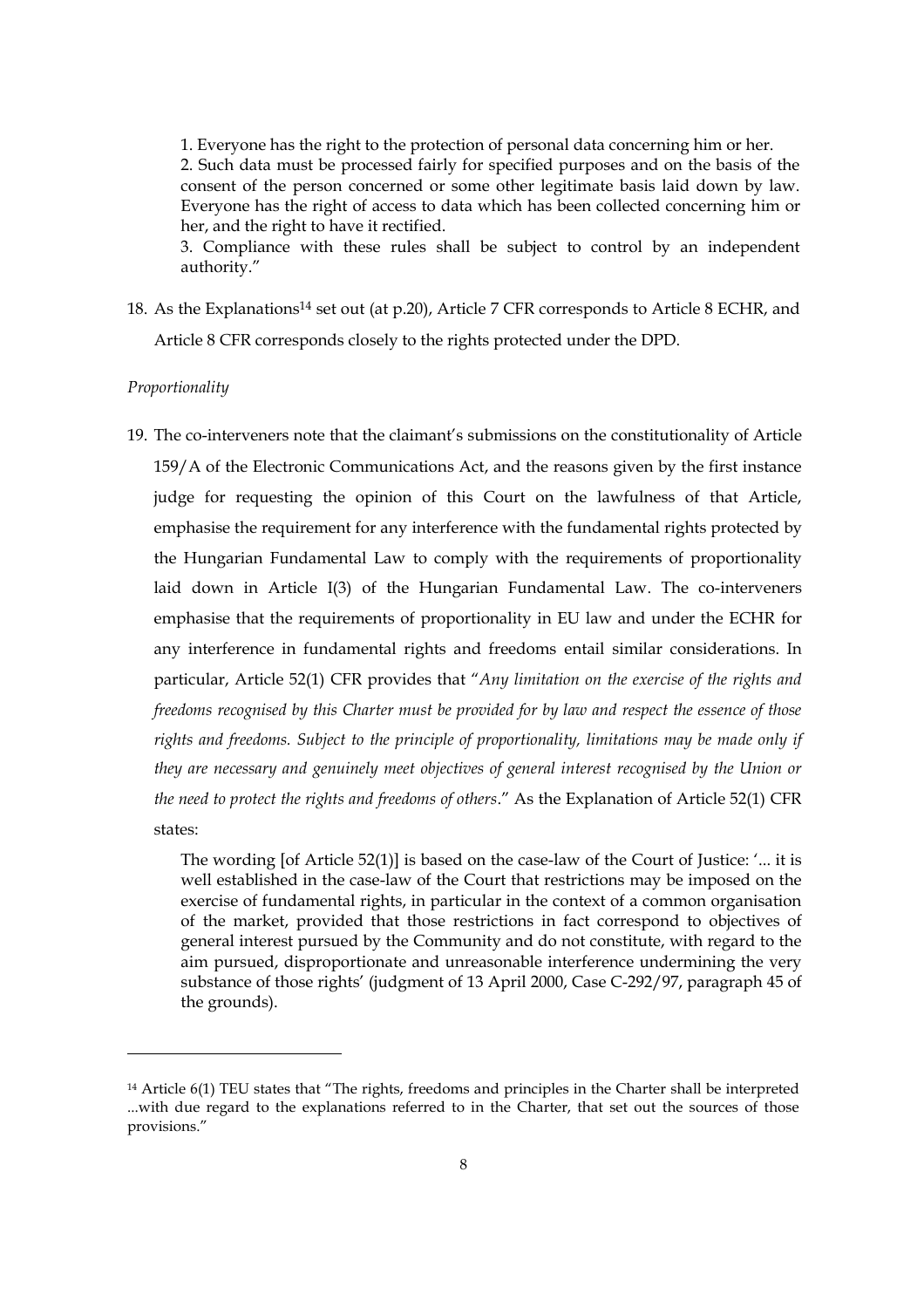20. For the reasons explained in more detail in Section IV below, the co-interveners agree that for the reasons given by the claimant at §13 of her submissions, and in the judgment of the first instance judge, the provisions of Article 159/A of the Electronic Communications Act do not comply with the requirements of proportionality and submit that for the same reasons that Article is incompatible with both EU law and the ECHR.

# **III. The importance of metadata/communications data**

- 21. The co-interveners understand that Article 159A of the Electronic Communications Act requires service providers such as the Defendant to retain a wide range of data arising from the use of fixed line and mobile telephones, internet access, internet e-mail and internet telephony by subscribers. It is understood that this includes personal data about the subscriber or user; the supply address and type of equipment used by the subscriber (in the case of fixed line telephony or fixed location internet access); data capable of identifying the parties to any communication including the IMEI and IMSI of the calling party and the receiving party of any communication; the date, start and end time of the communication or use of internet, email or internet telephony; intermediate subscriber/user numbers to which calls are routed through a call forwarding or transfer service; cell site information capable of identifying the geographical location from which a mobile telephone call is made; the date, time and location of any use of pre-paid anonymous services. This data is referred to in these submissions as 'metadata'.
- 22. In the co-interveners' submission, the range of metadata caught by the legislation is incredibly wide, and potentially affects different persons, locations and a variety of equipment which may be carrying communications. A wide range of European and International institutions have recently emphasised the importance of metadata and the breadth of the uses to which it may be put if intercepted and retained by public authorities and/or telecommunications providers.
- 23. Advocate General Cruz Villalón noted, in his Opinion in *DRI*, that the collection of metadata includes a wide range of information which enables a detailed picture to be painted of an individual's activities, beliefs and relationships to others (see §74). The CJEU in *DRI* stressed that:

"[26]  $\left[\ldots\right]$  the data  $\left[\ldots\right]$  include data necessary to trace and identify the source of a communication and its destination, to identify the date, time, duration and type of a communication, to identify users' communication equipment, and to identify the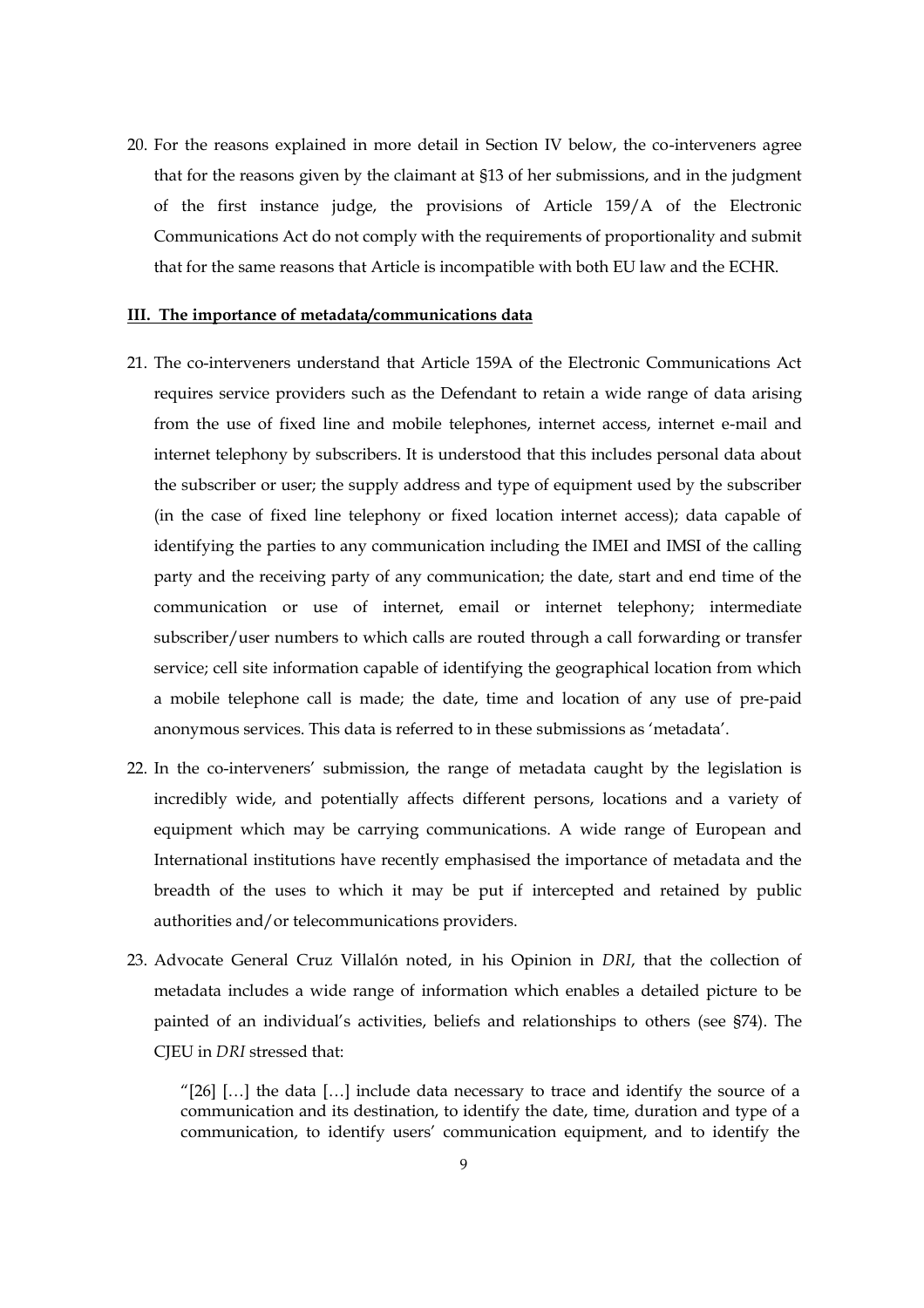location of mobile communication equipment, data which consist, inter alia, of the name and address of the subscriber or registered user, the calling telephone number, the number called and an IP address for Internet services. Those data make it possible, in particular, to know the identity of the person with whom a subscriber or registered user has communicated and by what means, and to identify the time of the communication as well as the place from which that communication took place. They also make it possible to know the frequency of the communications of the subscriber or registered user with certain persons during a given period.

27 Those data, taken as a whole, may allow very precise conclusions to be drawn concerning the private lives of the persons whose data has been retained, such as the habits of everyday life, permanent or temporary places of residence, daily or other movements, the activities carried out, the social relationships of those persons and the social environments frequented by them."

- 24. As the Claimant points out in her submissions (§4), the data which Article 159A of the Electronic Communications Act requires the Defendant and other service providers to retain is precisely of this nature.
- 25. Both the Advocate General and the CJEU referred to the fact that the mere knowledge that all of one's data is being retained is sufficient to potentially change individuals' behaviour and communication, as this creates "*the vague feeling of surveillance*" (AG at §§52 and 72).15
- 26. On 10 April 2014, the Article 29 Working Party published its "*Opinion 04/2014 on surveillance of electronic communications for intelligence and national security purposes*".<sup>16</sup> The Working Party recognised that metadata can be even more revealing than content data:

"It is also particularly important to note that metadata often yield information more easily than the actual contents of our communications do. They are easy to aggregate and analyse because of their structured nature. Sophisticated computing tools permit the analysis of large datasets to identify embedded patterns and relationships, including personal details, habits and behaviours. This is not the case for the conversations, which can take place in any form or language. Sophisticated computing tools permit the analysis of large datasets to identify embedded patterns and relationships, including personal details, habits and behaviours."

 $\overline{a}$ 

<sup>15</sup> The German Constitutional Court has referred to this as the "*diffusely threatening feeling of being watched*", Judgment of 02 March 2010, 1 BvR 256/08, 1 BvR 263/08, 1 BvR 586/08, see https://www.bundesverfassungsgericht.de/SharedDocs/Pressemitteilungen/EN/2010/bvg10- 011.html.<br><sup>16</sup> The Opinion is available at <u>http://ec.europa.eu/justice/data-protection/article-</u>

<sup>29/</sup>documentation/opinion-recommendation/files/2014/wp215\_en.pdf.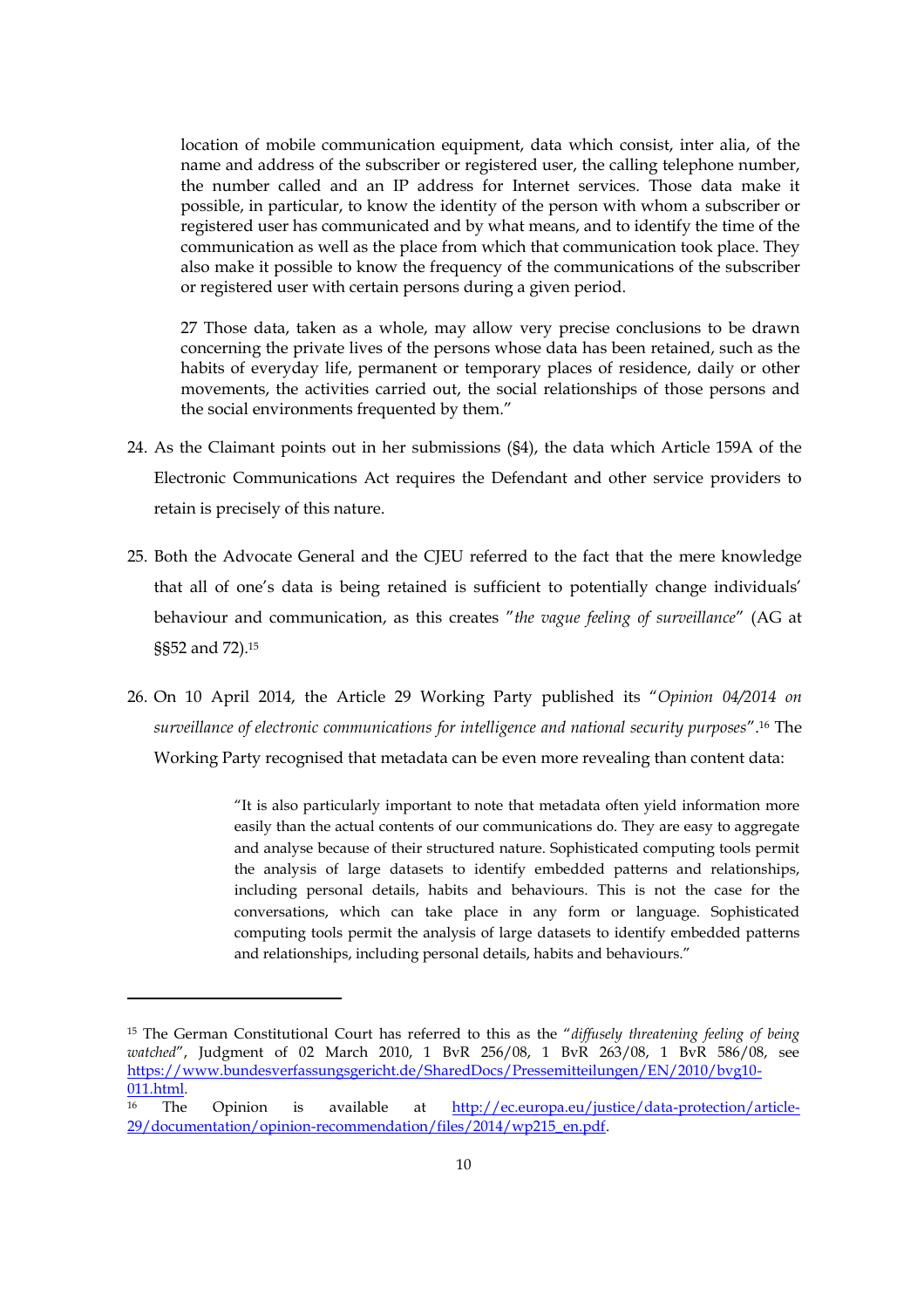- 27. The Working Party went on to explain that such metadata is 'personal data' for the purposes of EU law because it falls within the definition in Article 2(a) of the DPD, which defines personal data as "any information relating to an identified or identifiable natural person ('data subject'); an identifiable person is one who can be identified, directly or indirectly" (at p.5).
- 28. Similarly, on 30 June 2014 the Office of the UN High Commissioner for Human Rights ("**UNHCHR"**), published a report in which it stressed that the distinction between the seriousness of interception of metadata and content is "*not persuasive*" and "*any capture of communications data is potentially an interference with privacy* […] *whether or not those data are subsequently consulted or used*". In particular, it was emphasised that "[t]*he aggregation of information commonly referred to as "metadata" may give an insight into an individual's behaviour, social relationships, private preferences and identity that go [sic] beyond even that conveyed by accessing the content of a private communication*" (at §19).
- 29. Indeed, like the AG and CJEU in *DRI*, the UNHCHR considered that the mere fact of such capture may have a "*potential chilling effect on rights, including those to free expression and association*"17. The UNHCHR concluded that "[m]*andatory third-party data retention*  […] *appears neither necessary nor proportionate*" (§26, p.9).
- 30. The UN Special Rapporteur on the promotion and protection of human rights while countering terrorism shared this view. In his fourth annual report<sup>18</sup> he noted that "[t]/*he communications of literally every Internet user are potentially open for inspection by intelligence and law enforcement agencies in the States concerned. This amounts to a systematic interference*  with the right to respect for the privacy of communications, and requires a correspondingly *compelling justification"* (§9, p.4). The Special Rapporteur concluded that "[t]*he hard truth is that the use of mass surveillance technology effectively does away with the right to privacy of communications on the Internet altogether*" (§12, p.5). In short, "*mass surveillance of digital content and communications data presents a serious challenge to an established norm of international law*" (§18, p.7).

<sup>17</sup> S*upra* n.1, pp.6-7 at §§19-20. See also "*Surveillance of Emergent Associations: Freedom of Association in a Network Society*", K. J. Strandburg, December 2007 at p.1, available at http://works.bepress.com/katherine\_strandburg/11.<br><sup>18</sup> Dated 23 September 2014 (A/69/397), this is available at <u>http://daccess-dds-</u>

ny.un.org/doc/UNDOC/GEN/N14/545/19/PDF/N1454519.pdf?OpenElement.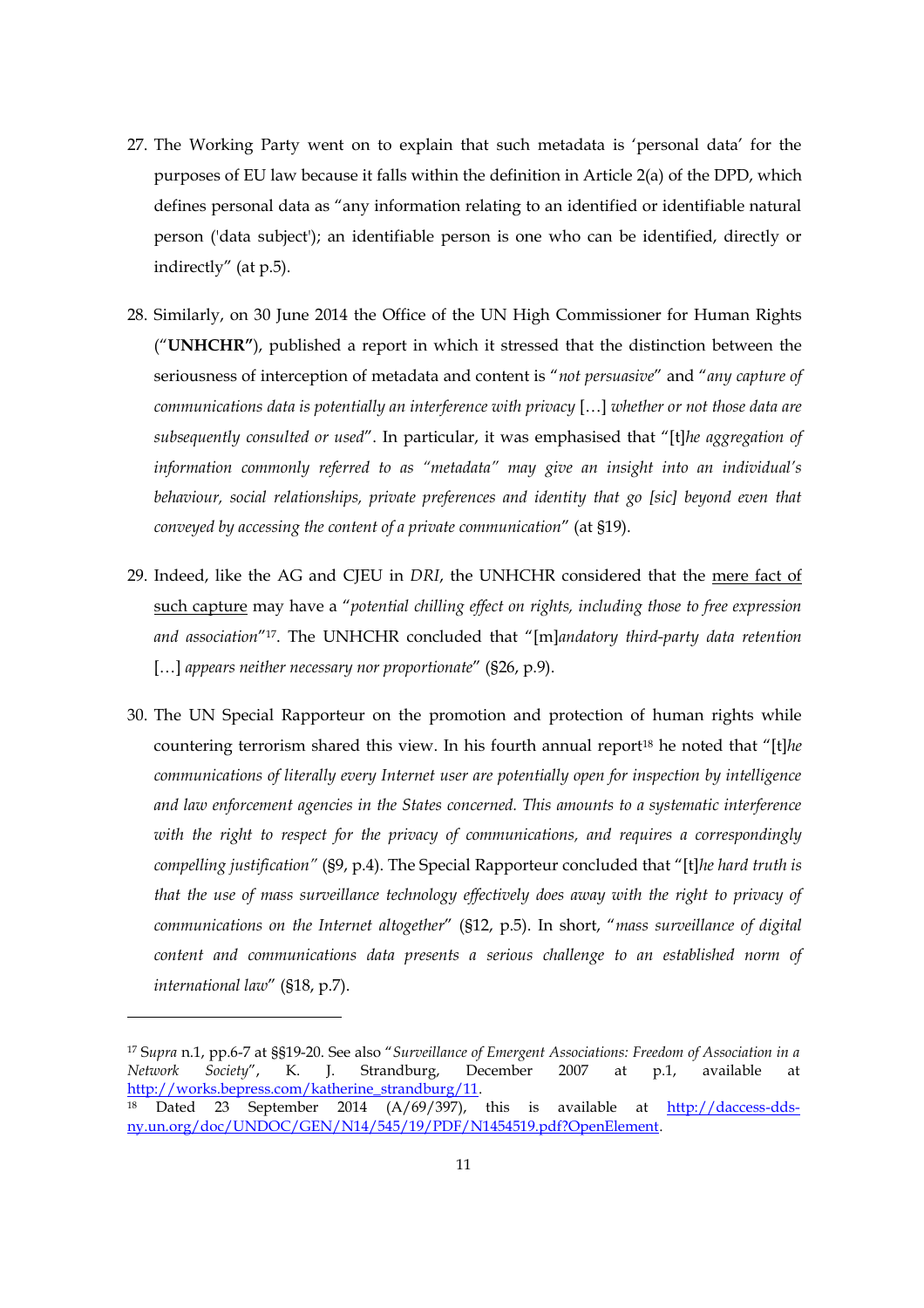- 31. Similarly, on 18 December 2014, the United Nations' General Assembly passed a resolution which emphasised that "*certain types of metadata, when aggregated, can reveal personal information and can give an insight into an individual's behaviour, social relationships, private preferences and identity*" (preambular paragraph 14, p.2).19
- 32. In December 2014, the Council of Europe's Commissioner for Human Rights ("**the Commissioner**") published an Issues paper<sup>20</sup> in which he recommended that (p.22):

"6. Suspicionless mass retention of communications data is fundamentally contrary to the rule of law, incompatible with core data-protection principles and ineffective. Member states should not resort to it or impose compulsory retention of data by third parties."

33. In particular, the Commissioner stressed that "[t]*his issue is seriously aggravated by the fact that even metadata (i.e. recording what links and communications were made in the digital environment, when, by whom, from what location, etc.) can be highly sensitive and revealing, often exposing, for instance, a person's race, gender, religious beliefs, sexual orientation or political and social affiliations*" (p.115). The Commissioner expressed concern that "*extensive research has failed to show any significant positive effect on clear-up rates for crime, and especially not for terrorism-related crime, as a result of compulsory data retention*" (ibid.). He also stressed that metadata can be "*unreliable and can unwittingly lead to discrimination on Application of race, gender, religion or nationality. These profiles are constituted in such complex ways that the decisions based on them can be effectively unchallengeable: even those implementing the decisions do not fully comprehend the underlying reasoning*" (p.8).

# **IV. The Requirements of EU law and their application to the legislation in issue**

A. Exceptions to the Directives must be narrowly construed;

 $\overline{a}$ 

34. In *DRI*, the CJEU reiterated that provisions governing data processing and retention liable to infringe fundamental freedoms in particular the right to privacy – "*must necessarily be interpreted in the light of fundamental rights*" (at §68). In construing Article 15

<sup>19</sup> Resolution  $A/RES/69/166$ , available at http://www.un.org/en/ga/search/view\_doc.asp?symbol=A/RES/69/166. See also UN Human Rights Council Resolution A/HRC/RES/28/16, preambular paragraph 15, adopted on 26 March 2015.<br><sup>20</sup> *"The* 

<sup>20</sup> "*The rule of law on the internet and in the wider digital world*", https://wcd.coe.int/com.instranet.InstraServlet?command=com.instranet.CmdBlobGet&InstranetIm age=2654047&SecMode=1&DocId=2216804&Usage=2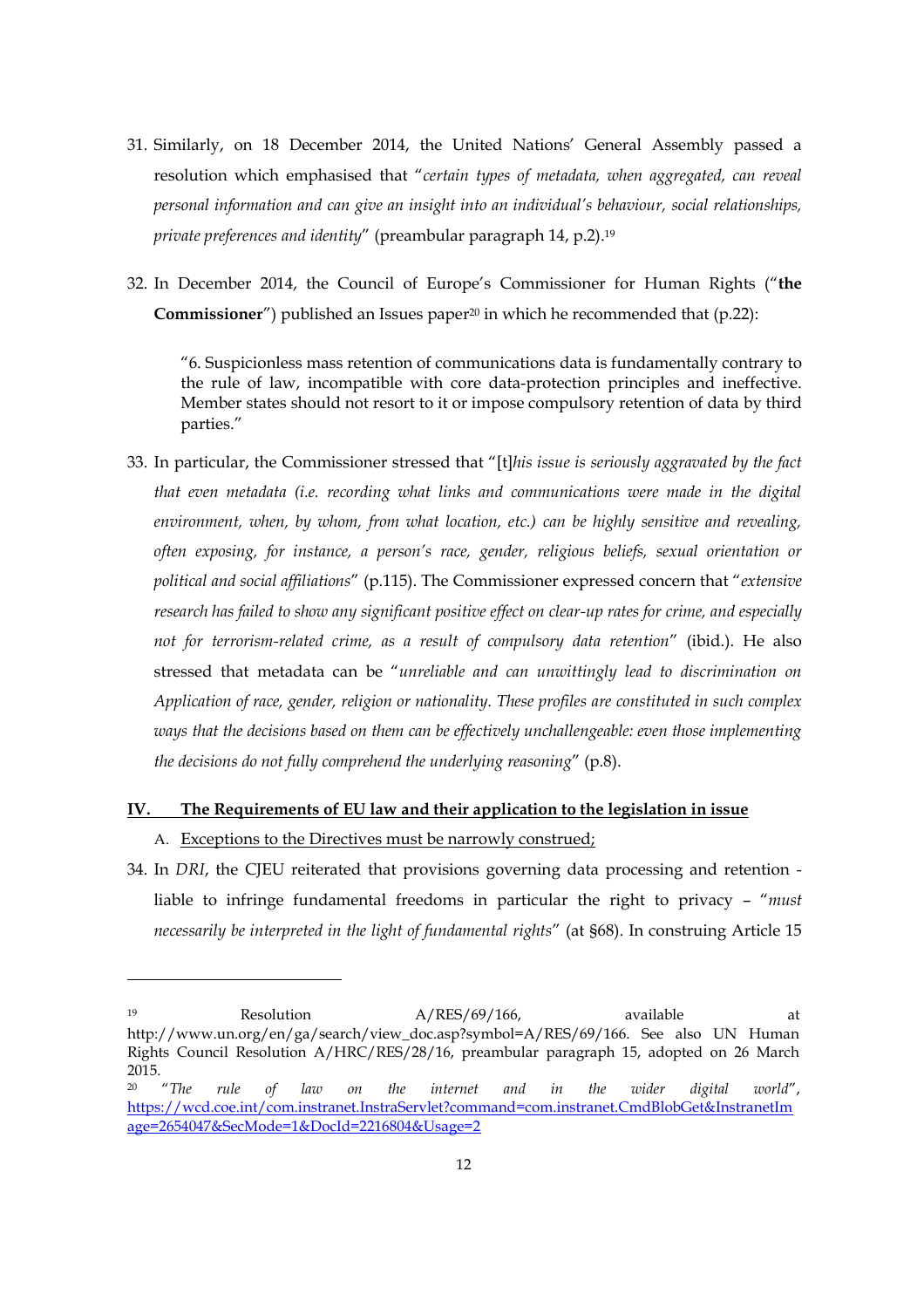and deciding whether the relevant provisions comply with it, the Court must ensure protection for individual rights under Articles 7 and 8 CFR and Article 8 ECHR: Case C-390/12 *Pfleger and ors* (30 April 2014) (ECLI:EU:C:2014:281) at §36.

35. Further, as noted above, the Court must interpret the exceptions in Article 15 PECD strictly (see also Case C-119/12 *Josef Probst v mr.nexnet GmbH* (22 November 2012) (ECLI:EU:C:2012:748), at §23). In other words, the relevant provisions must go no further than is strictly necessary to achieve the relevant purpose.

#### B. Substantive requirements applied to the Hungarian legislation:

- 36. Firstly, for *inter alia* all the reasons set out by the claimant in respect of the incompatibility of the provisions with the rights to privacy and data protection in the Hungarian Fundamental Law, the relevant provisions do not comply with Articles 7 and 8 CFR or Article 8 ECHR, which they must do in order to meet the requirements of Article 15 PECD and EU law generally.
- 37. Secondly, Article 159/A was inserted into the Electronic Communications Act by Article 13 of Act 174 of 2007 on the amendment of Act 100 of 2003 on Electronic Communications, which was adopted with the objective of transposing into Hungarian law the DRD (see Article 18(2)(c) of Act 174 of 2007). It is notable that the requirements of Article 159/A essentially duplicate those laid down in the DRD as respects (i) the categories of data to be retained, including the requirement to retain data about unsuccessful calls (Article 5 DRD) and (ii) the purposes for which it is to be retained (to enable access by law enforcement agencies and the national security service). The DRD was declared unlawful by the CJEU in *DRI* such that the provisions of Article 159/A necessarily also fall to be declared unlawful (as noted by the Commissioner, considered below).
- 38. The claimant emphasises the importance of access and the inter-relationship between *retention*, *access* and *storage* of data. The co-interveners also wish to emphasise that, as the CJEU made clear in *DRI*, data interception and retention in itself gives rise to a very serious interference with fundamental rights, irrespective of whether access is subsequently sought or indeed could be subsequently sought. This is because the very fact of retention is likely to affect individuals' sense of freedom and impact directly on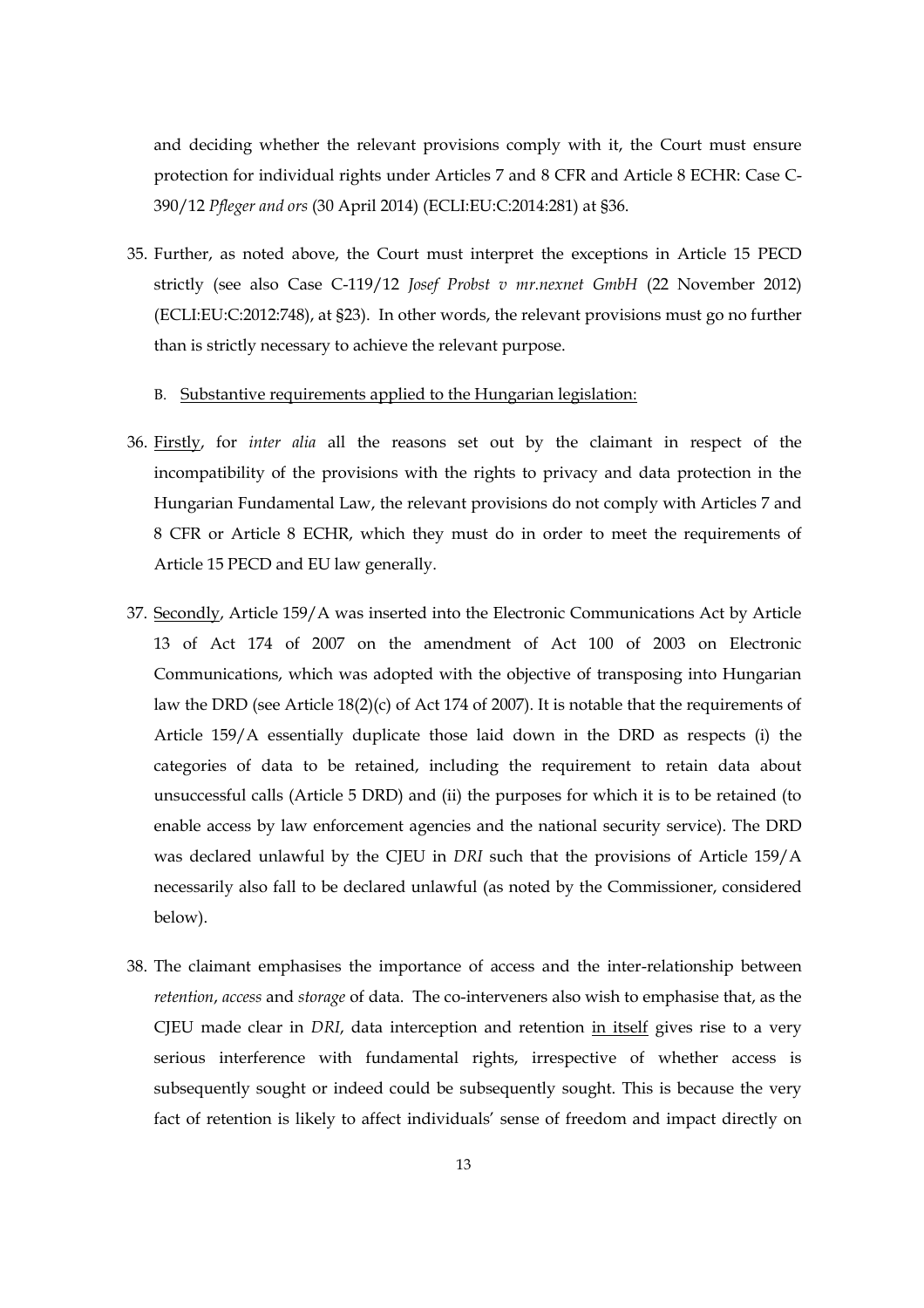private behaviour. As the AG and CJEU noted in *DRI*, knowledge that all one's data is being retained is likely to alter how individuals behave and communicate and create a sense of being subject to surveillance that potentially has profound implications for individual freedom within the private sphere.<sup>21</sup> This is so whether or not there is a true or realistic risk that that data will ever be accessed. What matters is the fact of retention; it is this that potentially affects private behaviour and thus interferes with private life.

- 39. The AG in *DRI* considered the interference that retention involved to be "*particularly serious*": §70 and the CJEU considered it potentially so great that it could in fact have an effect on the use of communications and consequently on freedom of expression: §§27-28.
- 40. The Council of Europe's Commissioner concluded that as a result of *DRI* "*untargeted compulsory data retention may therefore no longer be applied under EU law, or under national laws implementing EU law. Since most national data-retention laws explicitly do exactly that, they will all have to be fundamentally reviewed and replaced with targeted surveillance measures*" (p.116, emphasis added).
- 41. The co-interveners submit that the retention of vast swathes of metadata, including in relation to persons for whom there is no suspicion of criminal behaviour or that they pose a threat to national security, is a serious interference with Articles 7 and 8 CFR and Article 8 ECHR. Indeed, the requirements of Article 159A of the Electronic Communications Act potentially entail "*an interference with the fundamental rights of practically the entire European population*" and certainly the entire Hungarian population given that they relate to any "*communications data*" as defined by the Act.
- 42. Thirdly, the co-interveners understand that the Hungarian legal provisions concerned contain no safeguards which might enable persons whose data have been retained to effectively protect their personal data against the risk of abuse and against any unlawful access and use of that data, which the CJEU in *DRI* considered to be a mandatory

 $\overline{a}$ 

<sup>21</sup> See, for instance, ORG's report "*Digital Surveillance - Why the Snoopers' Charter is the wrong approach: A call for targeted and accountable investigatory powers"* available at https://www.openrightsgroup.org/assets/files/pdfs/reports/digital-surveillance.pdf. See further the Witness statement of Edward W. Felten (Director of the Center for Information Technology Policy, Princeton University) in *ACLU v James R. Clapper & others* on the sensitive nature of metadata: https://www.aclu.org/files/pdfs/natsec/clapper/2013.08.26%20ACLU%20PI%20Brief%20- %20Declaration%20-%20Felten.pdf.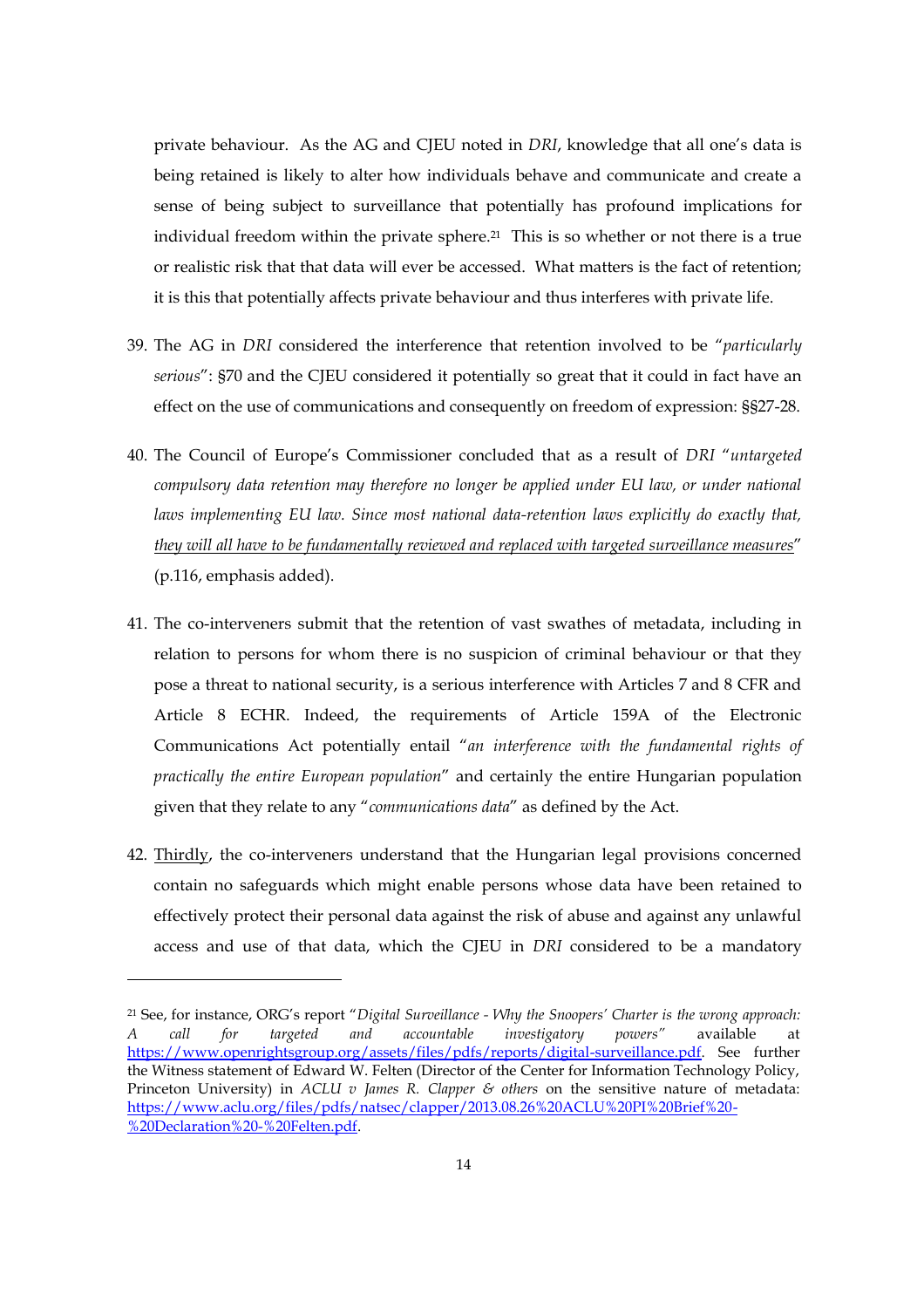requirement for lawful derogation from the obligation laid down in Article 8(1) CFR (§53- 55 of its judgment).

- 43. Fourthly*,* the blanket nature of the data retention obligation (which appears to apply to *all* electronic communications providers and to *all* subscribers and service users) is such that it cannot meet the criticisms of the CJEU in *DRI*. The obligation under Article 159/A of the Electronic Communications Act does not lay down the clear and precise rules that the CJEU has said are needed to govern the scope and application of the measure in question and to impose minimum safeguards: §§54-55, 65 *DRI*. In particular, there is nothing in the relevant provisions capable of complying with the need for any data retention obligation:
	- a. to be person- or crime- specific. Indeed there is no obligation on the service providers to satisfy themselves that there is any connection (even indirect) between the person whose data is being collected and a situation which is liable to give rise to criminal prosecutions. The blanket nature of the data retention obligation is such that it must necessarily capture the data of persons for whom there is no evidence capable of suggesting their conduct might have a link, even an indirect or remote one, with a serious crime, which the Court explicitly criticised: §58 – 59 *DRI*. This breadth renders the relevant provisions arbitrary – "*it will not be enough that the measures are targeted to find certain needles in a haystack; the proper measure is the impact of the measures on the haystack, relative to the harm threatened; namely, whether the measure is necessary and proportionate*"22.
	- b. to exclude persons whose communications are subject to professional secrecy obligations: §58 *ibid*;
	- c. to be confined to the minimum period 'strictly necessary': §62 *ibid*. In particular, the retention of "*subscriber data*" (i.e. the data falling within Article 159/A (1)(a) to (c)) is authorised for up to 12 months after "*the termination of the subscriber contract"*  (Article 159/ $A(3)$ ). This could potentially be a very lengthy period - and it is

<sup>22</sup> *"The right to privacy in the digital age*", *supra* n.1, §25 at p.9.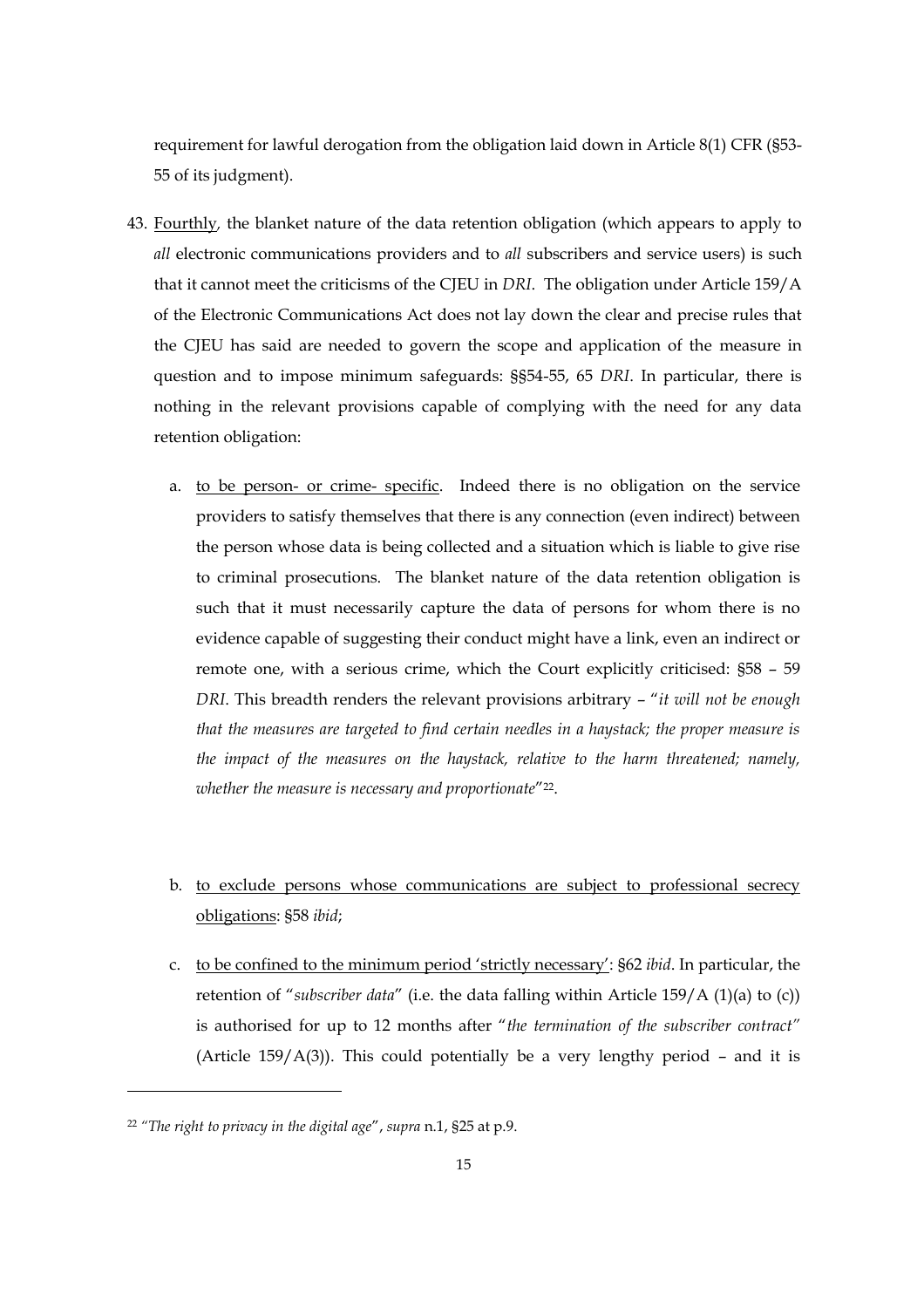entirely unclear why a period longer than 12 months is necessary (as noted by the AG at §149 of his Opinion in *DRI*). Indeed, the co-interveners understand that in this case the Defendant relied upon the possibility for data to be retained for up to 3 years under the Electronic Communications Act. Moreover, in the case of other traffic data, Article 159/A (3) requires data to be retained systematically for 12 months after the origination of the communication (6 months in the case of unsuccessful calls) which, as the Article 29 Working Party stated in its Opinion 5/2002 (noted above), is "clearly disproportionate and therefore unacceptable".

#### **V. Remedies for breaches of EU law**

1

44. Article 19(1), §2 of the Treaty on European Union ("**TEU"**) is a new provision inserted by the Lisbon Treaty which specifically states that "*Member States shall provide remedies sufficient to ensure effective legal protection in the fields covered by Union law*". This reflects the well-established principles of EU law that, as a facet of the principle of "*sincere cooperation*" between Member States and the EU (Article 4(3) TEU23):

> "detailed procedural rules governing actions for safeguarding an individual's rights under [Union] law must be no less favourable than those governing similar domestic actions (principle of equivalence) and must not render practically impossible or excessively difficult the exercise of rights conferred by [Union] law (principle of effectiveness)"24.

45. Moreover, this requirement for effective remedies must be met by all courts in a Member State25. Although national courts are not under an obligation to raise issues of EU law *ex officio*26, they may do so where their national law allows this27. The CJEU has also held that a party need not have relied upon EU law in order for the national court to do  $so^{28}$ .

<sup>23</sup> This provides, *inter alia*, that Member States must "*take any appropriate measure, general or particular, to ensure fulfilment of the obligations arising out of the Treaties or resulting from the acts of the institutions of the Union*" (§2).

<sup>24</sup> See the judgment of the Grand Chamber in Case C-432/05 *Unibet (London) Ltd and Unibet (International) Ltd v Justitiekanslern* [2007] ECR I-2271 (ECLI:EU:C:2007:163) at §43.

<sup>25</sup> Case 106/77 *Amministrazione delle Finanze dello Stato v Simmenthal SpA* [1978] ECR 629 (ECLI:EU:C:1978:49) at §§16 and 21.

<sup>26</sup> Joined Cases C-222/05 to C-225/05 *van der Weerd* [2007] ECR I-4233 (ECLI:EU:C:2007:318) at §§34-38 and 41.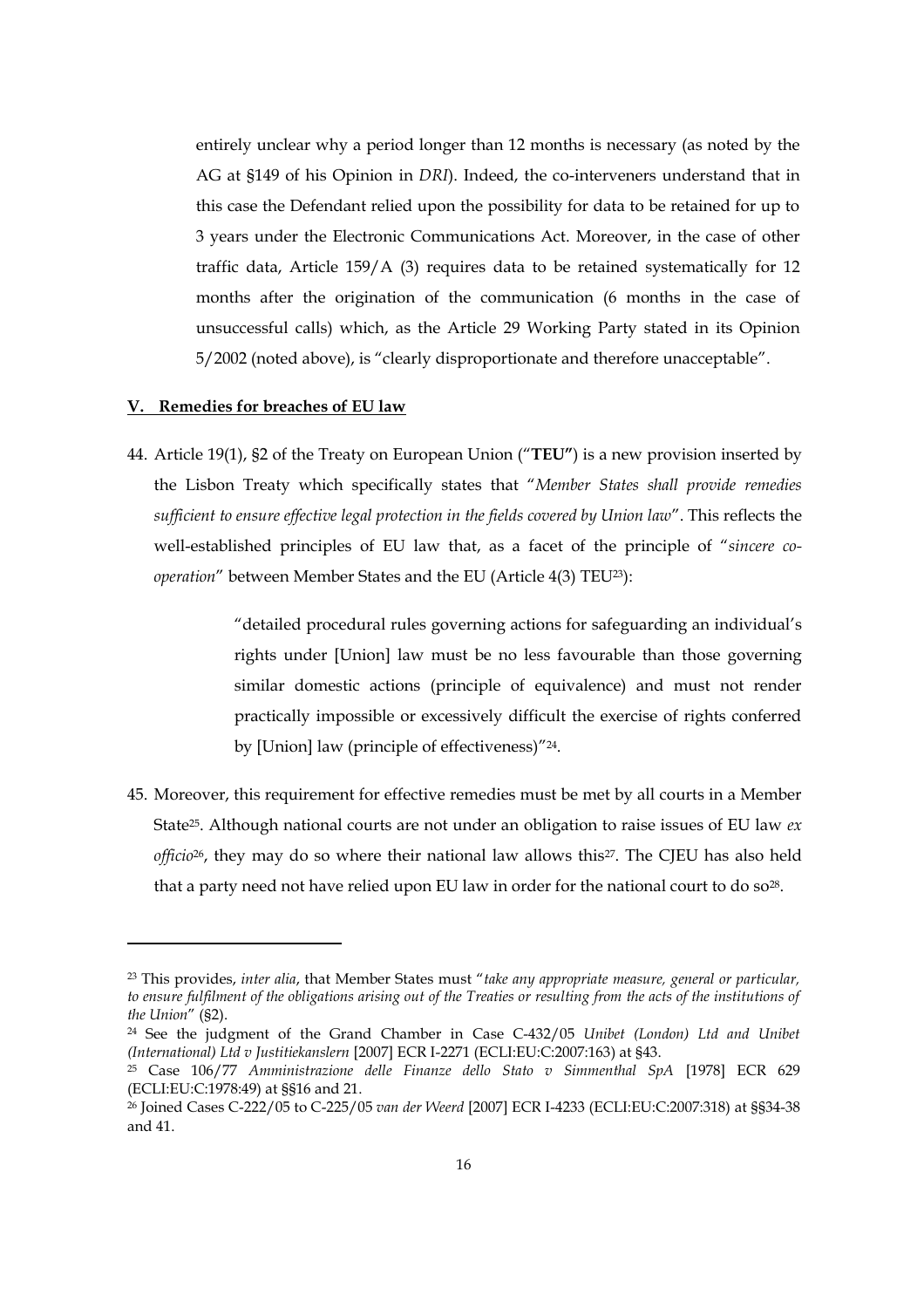- 46. Finally, a failure by the highest court of a Member State to correctly apply EU law to a case before it, including by deciding not to send a preliminary reference to the CJEU, may lead to the liability of that State, where loss has been suffered by a party29.
- 47. In those circumstances, the co-interveners would respectfully submit that when faced with a *clear* case insofar as the requirements of EU law are concerned, such as the one before the Constitutional Court, it is necessary for a Member State's highest court to (a) examine the EU law issues raised by the proceedings (unless national law precludes this) and (b) to provide the affected party with an effective remedy for any breach of EU law.
- 48. The co-interveners understand that by virtue of Article 24(2)(f) of the Hungarian Fundamental Law, the Constitutional Court is required to examine any legal regulation for conflict with any international treaty and that by Article 24(3)(c) it is empowered to annul any legal regulation which is in conflict with an international treaty. Section 32(1) of Act CLI of 2011 on the Constitutional Court empowers the Court to consider the compatibility of a law with an international treaty of its own motion as well as on request. They further note that Article E(3) of the Fundamental Law allows for EU law to lay down generally binding rules of conduct as a matter of Hungarian law and that Article Q(2) requires Hungarian law to be compatible with international law. It therefore appears that the rules of national law not only do not preclude the national court from considering the compatibility of a regulation with EU law but require the Constitutional Court to do so.
- 49. This case is clear because:

 $\overline{a}$ 

49.1. The Hungarian legislation at issue was specifically introduced in order to give effect to Hungary's obligations under the DRD. It was therefore an act of a Member State implementing EU law;

<sup>27</sup> See, e.g. Joined Cases C-87 to C-89/90 *Verholen and Others v Sociale Verzekeringsbank Amsterdam* [1991] ECR I-03757 (ECLI:EU:C:1991:314) at §§13; Lenaerts, Maselis and Gutman, *EU Procedural Law*, OUP, 2015, p.131 at 4-39.

<sup>28</sup> See, for instance in the Case C-2/06 *Willy Kempter KG v Hauptzollamt Hamburg-Jonas* [2008] ECR I-411 (ECLI:EU:C:2008:78) at §§44 and 46.

<sup>29</sup> Case C-224/01 *Gerhard Köbler v Republik Österreich* [2003] ECR I-10239 (ECLI:EU:C:2003:513) at §36.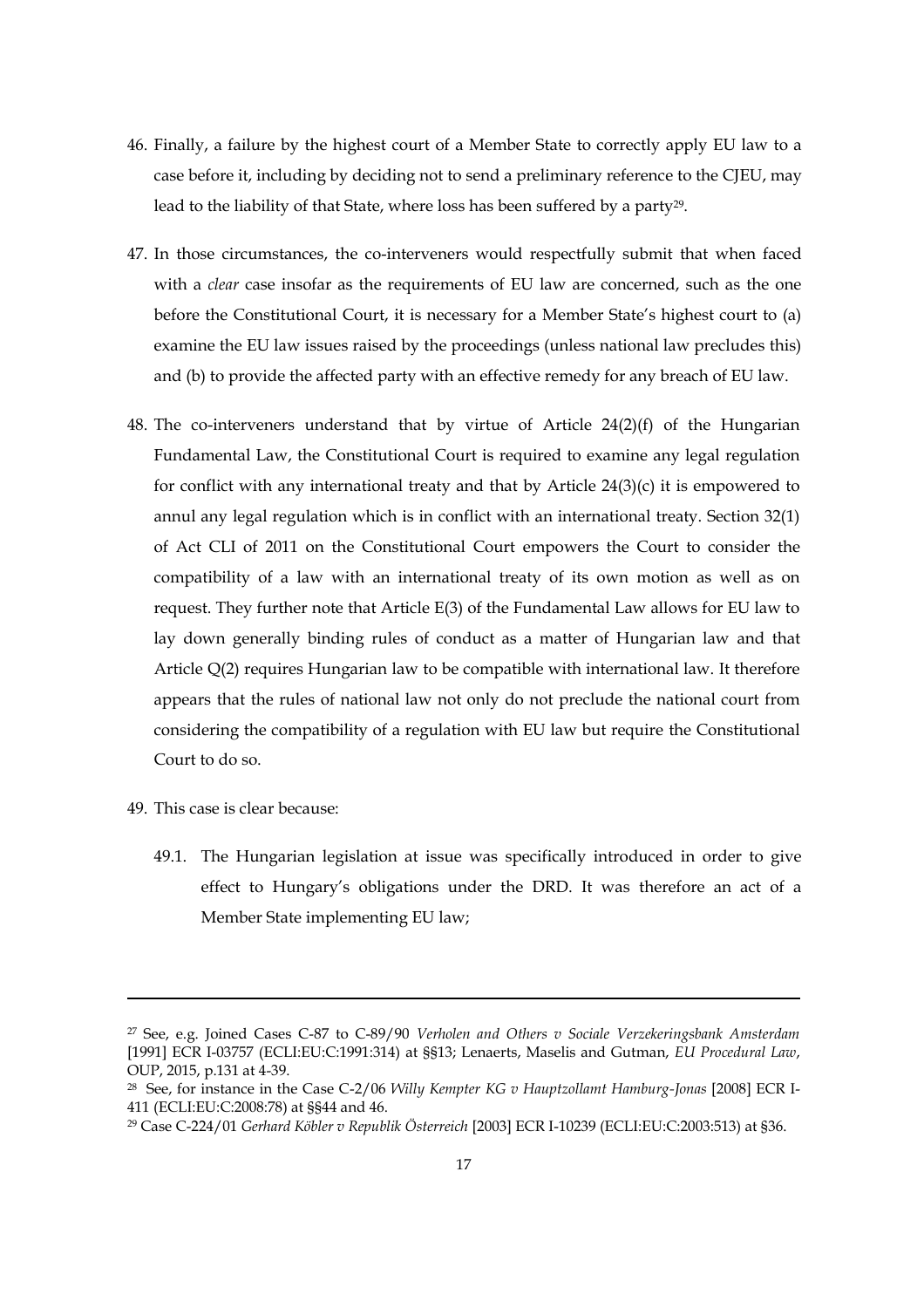49.2. The CJEU has given clear recent guidance as to the requirements for legislation governing data retention, in order for it to be compatible with the fundamental rights engaged. There is no apparent distinguishing feature between the legislation at issue and the DRD to suggest that the CJEU's guidance in *DRI* is not compelling. The finding of the CJEU in *DRI* that the DRD is incompatible with EU law has the consequence that Article 159/A of the Electronic Communications Act is also incompatible with EU law.

#### **VI. Conclusion**

- 50. The co-interveners respectfully submit that this Court should hold that the obligation contained in Article 159/A of the Electronic Communications Act is not only contrary to the Hungarian Fundamental Law but is a violation of EU law for the reasons set out above. In the circumstances, the Court should declare that Article 159/A is invalid and strike it down.
- 51. In the co-interveners' view, the matters before the Court are *acte clair*, i.e. they should be determined without the Court needing to refer the matter to the CJEU, given that the *DRI* judgment is clear as to the requirements with which legislation governing data retention must comply. In other words "[t]*he correct application of* [EU] *law* [is] *so obvious as to leave no scope for any reasonable doubt as to the manner in which the question raised is to be resolved*" (Case 283/81, *CILFIT Srl v Ministero della Sanità* [1982] ECR 3415 (ECLI:EU:C:1982:335) at §16). Before reaching this conclusion, "*the national court* […] *must be convinced that the matter is equally obvious to the courts of the other member-States and to the Court of Justice*".
- 52. The relevant provisions do not sufficiently address the serious concerns identified therein and would therefore fall foul of the *DRI* test. As to the other Member States, the cointerveners have initiated research into the response to the *DRI* judgment in other Member States of the Union30 and refer the Court to other existing analysis of the comparative position<sup>31</sup>. It is instructive to note that similar legislation has been struck

<sup>30</sup> Available at: https://www.openrightsgroup.org/blog/2015/status-of-data-retention-in-the-eufollowing-the-cjeu-ruling-update-april-2015

<sup>31</sup> See, e.g. "*Data Retention after the Judgement of the Court of Justice of the European Union*", Boehm & Cole, Münster/Luxembourg, 30 June 2014, available at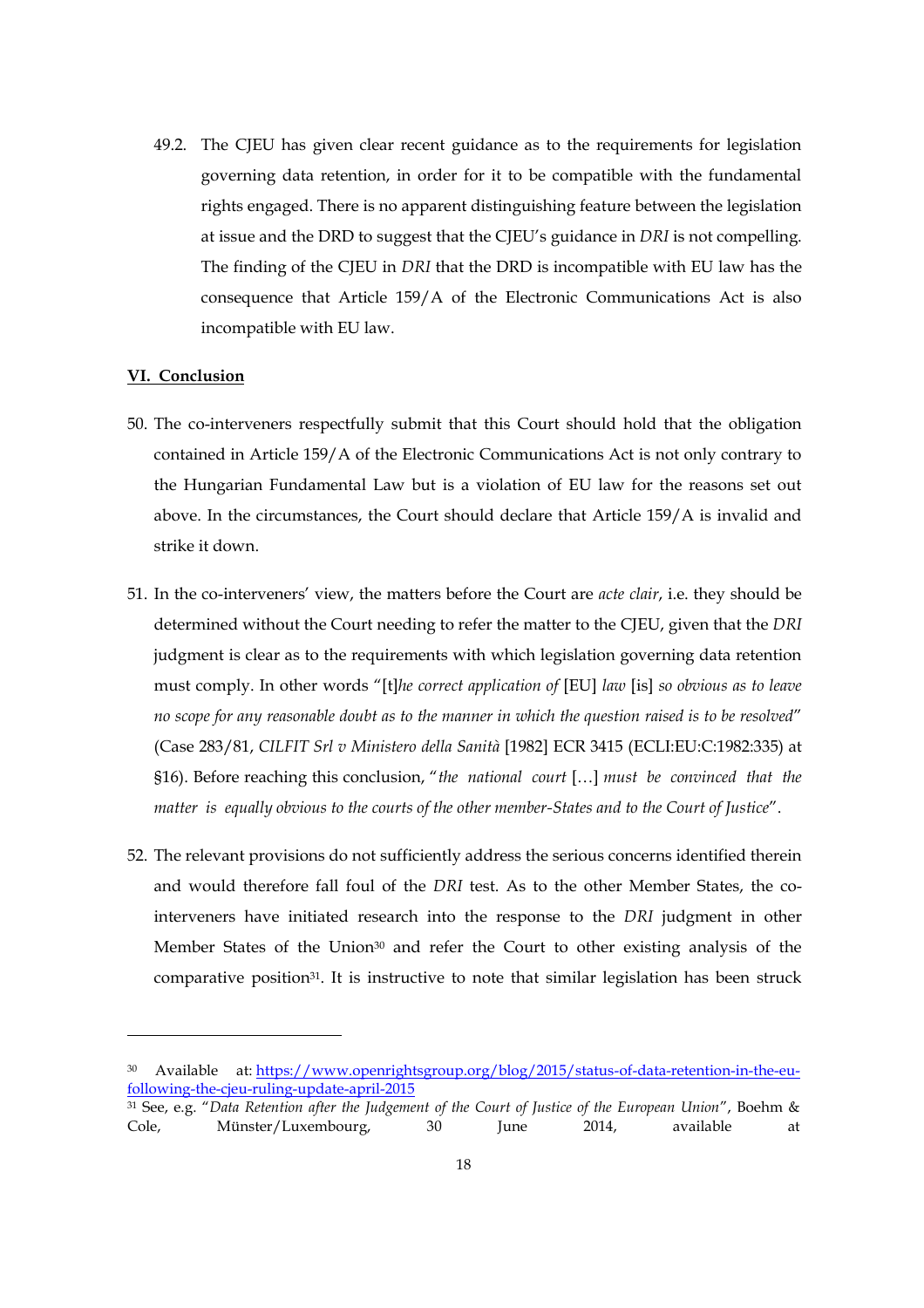down by the highest administrative and constitutional courts in Germany, Bulgaria, Romania, Cyprus, the Czech Republic, Slovenia without any need for a reference to the CJEU. Other proceedings are ongoing. In particular, the Austrian decision (27 June 2014) upon return of the preliminary ruling in *DRI* is a recent example of the application of *DRI* to national implementing legislation finding breaches of the CFR and ECHR. A lower Dutch court has also come to a similar conclusion. Other Member States have indicated their intention to enact new legislation revising their data retention regimes. Accordingly, the position is *acte clair* and the relevant provisions should be disapplied.

53. To the extent that the Court retains doubts as to the compatibility of the relevant provisions *with the DRI principles*, however, then it would be appropriate for the matter to be referred to the CJEU to clarify how the *DRI* requirements apply outside the context of the DRD, and within the scope of Article 15 PECD. Indeed, in case of such doubt, the cointerveners submit that the Court would be bound to refer the matter to the CJEU as "*a decision on the question is necessary to enable it to give judgment*" (per Article 267 TFEU) and the Constitutional Court is the last instance in the Hungarian legal system.

**8 April 2015 JESSICA SIMOR QC Matrix Chambers**

Acting *pro bono*

1

**ALISON PICKUP Doughty Street Chambers**

> **RAVI S. MEHTA Blackstone Chambers**

http://www.janalbrecht.eu/fileadmin/material/Dokumente/Boehm\_Cole\_- \_Data\_Retention\_Study\_-\_June\_2014.pdf.